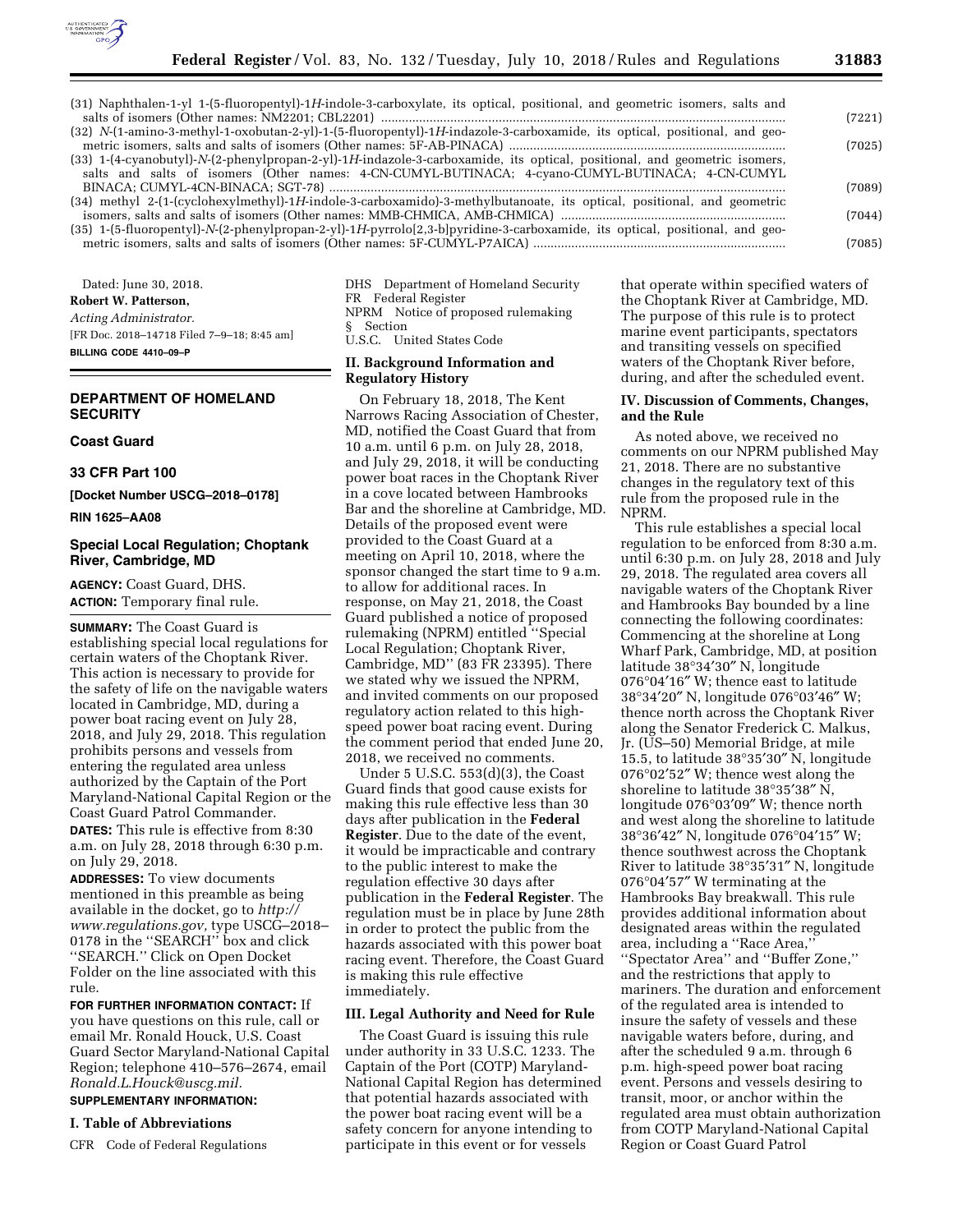Commander (PATCOM). When authorized to transit the regulated area, all vessels must proceed at the minimum speed necessary to maintain a safe course that minimizes wake near the race course.

#### **V. Regulatory Analyses**

We developed this rule after considering numerous statutes and Executive orders related to rulemaking. Below we summarize our analyses based on a number of these statutes and Executive orders, and we discuss First Amendment rights of protestors.

# *A. Regulatory Planning and Review*

Executive Orders 12866 and 13563 direct agencies to assess the costs and benefits of available regulatory alternatives and, if regulation is necessary, to select regulatory approaches that maximize net benefits. Executive Order 13771 directs agencies to control regulatory costs through a budgeting process. This rule has not been designated a ''significant regulatory action,'' under Executive Order 12866. Accordingly, this rule has not been reviewed by the Office of Management and Budget (OMB), and pursuant to OMB guidance it is exempt from the requirements of Executive Order 13771.

This regulatory action determination is based on the size, location and duration of the regulated area. Vessel traffic will be able to safely transit through the regulated area, which will impact a small designated area of the Choptank River for 20 hours. The Coast Guard will issue a Broadcast Notice to Mariners via marine band radio VHF– FM channel 16 about the status of the regulated area. Moreover, the rule allows vessel operators to request permission to enter, remain within, or transit through the regulated area for the purpose of either safely entering the ''Spectator Area'' or transiting the regulated area at the minimum speed necessary to maintain a safe course that minimizes wake near the race course, and if deemed safe to do so by the PATCOM.

### *B. Impact on Small Entities*

The Regulatory Flexibility Act of 1980, 5 U.S.C. 601–612, as amended, requires Federal agencies to consider the potential impact of regulations on small entities during rulemaking. The term ''small entities'' comprises small businesses, not-for-profit organizations that are independently owned and operated and are not dominant in their fields, and governmental jurisdictions with populations of less than 50,000. The Coast Guard received no comments

from the Small Business Administration on this rulemaking. The Coast Guard certifies under 5 U.S.C. 605(b) that this rule will not have a significant economic impact on a substantial number of small entities.

While some owners or operators of vessels intending to transit the safety zone may be small entities, for the reasons stated in section V.A above, this rule will not have a significant economic impact on any vessel owner or operator.

Under section 213(a) of the Small Business Regulatory Enforcement Fairness Act of 1996 (Pub. L. 104–121), we want to assist small entities in understanding this rule. If the rule would affect your small business, organization, or governmental jurisdiction and you have questions concerning its provisions or options for compliance, please contact the person listed in the **FOR FURTHER INFORMATION CONTACT** section.

Small businesses may send comments on the actions of Federal employees who enforce, or otherwise determine compliance with, Federal regulations to the Small Business and Agriculture Regulatory Enforcement Ombudsman and the Regional Small Business Regulatory Fairness Boards. The Ombudsman evaluates these actions annually and rates each agency's responsiveness to small business. If you wish to comment on actions by employees of the Coast Guard, call 1– 888–REG–FAIR (1–888–734–3247). The Coast Guard will not retaliate against small entities that question or complain about this rule or any policy or action of the Coast Guard.

#### *C. Collection of Information*

This rule will not call for a new collection of information under the Paperwork Reduction Act of 1995 (44 U.S.C. 3501–3520).

# *D. Federalism and Indian Tribal Governments*

A rule has implications for federalism under Executive Order 13132, Federalism, if it has a substantial direct effect on the States, on the relationship between the national government and the States, or on the distribution of power and responsibilities among the various levels of government. We have analyzed this rule under that Order and have determined that it is consistent with the fundamental federalism principles and preemption requirements described in Executive Order 13132.

Also, this rule does not have tribal implications under Executive Order 13175, Consultation and Coordination with Indian Tribal Governments,

because it does not have a substantial direct effect on one or more Indian tribes, on the relationship between the Federal Government and Indian tribes, or on the distribution of power and responsibilities between the Federal Government and Indian tribes. If you believe this rule has implications for federalism or Indian tribes, please contact the person listed in the **FOR FURTHER INFORMATION CONTACT** section.

#### *E. Unfunded Mandates Reform Act*

The Unfunded Mandates Reform Act of 1995 (2 U.S.C. 1531–1538) requires Federal agencies to assess the effects of their discretionary regulatory actions. In particular, the Act addresses actions that may result in the expenditure by a State, local, or tribal government, in the aggregate, or by the private sector of \$100,000,000 (adjusted for inflation) or more in any one year. Though this rule will not result in such an expenditure, we do discuss the effects of this rule elsewhere in this preamble.

# *F. Environment*

We have analyzed this rule under Department of Homeland Security Directive 023–01 and Commandant Instruction M16475.1D, which guide the Coast Guard in complying with the National Environmental Policy Act of 1969 (42 U.S.C. 4321–4370f), and have determined that this action is one of a category of actions that do not individually or cumulatively have a significant effect on the human environment. This rule involves a special local regulation lasting for 20 hours. This category of marine event water activities includes but is not limited to sail boat regattas, boat parades, power boat racing, swimming events, crew racing, canoe and sail board racing. It is categorically excluded from further review under paragraph L61 of Appendix A, Table 1 of DHS Instruction Manual 023–01–001–01, Rev. 01. A Memorandum for Record for Categorically Excluded Actions supporting this determination is available in the docket where indicated under **ADDRESSES**.

#### *G. Protest Activities*

The Coast Guard respects the First Amendment rights of protesters. Protesters are asked to contact the person listed in the **FOR FURTHER INFORMATION CONTACT** section to coordinate protest activities so that your message can be received without jeopardizing the safety or security of people, places or vessels.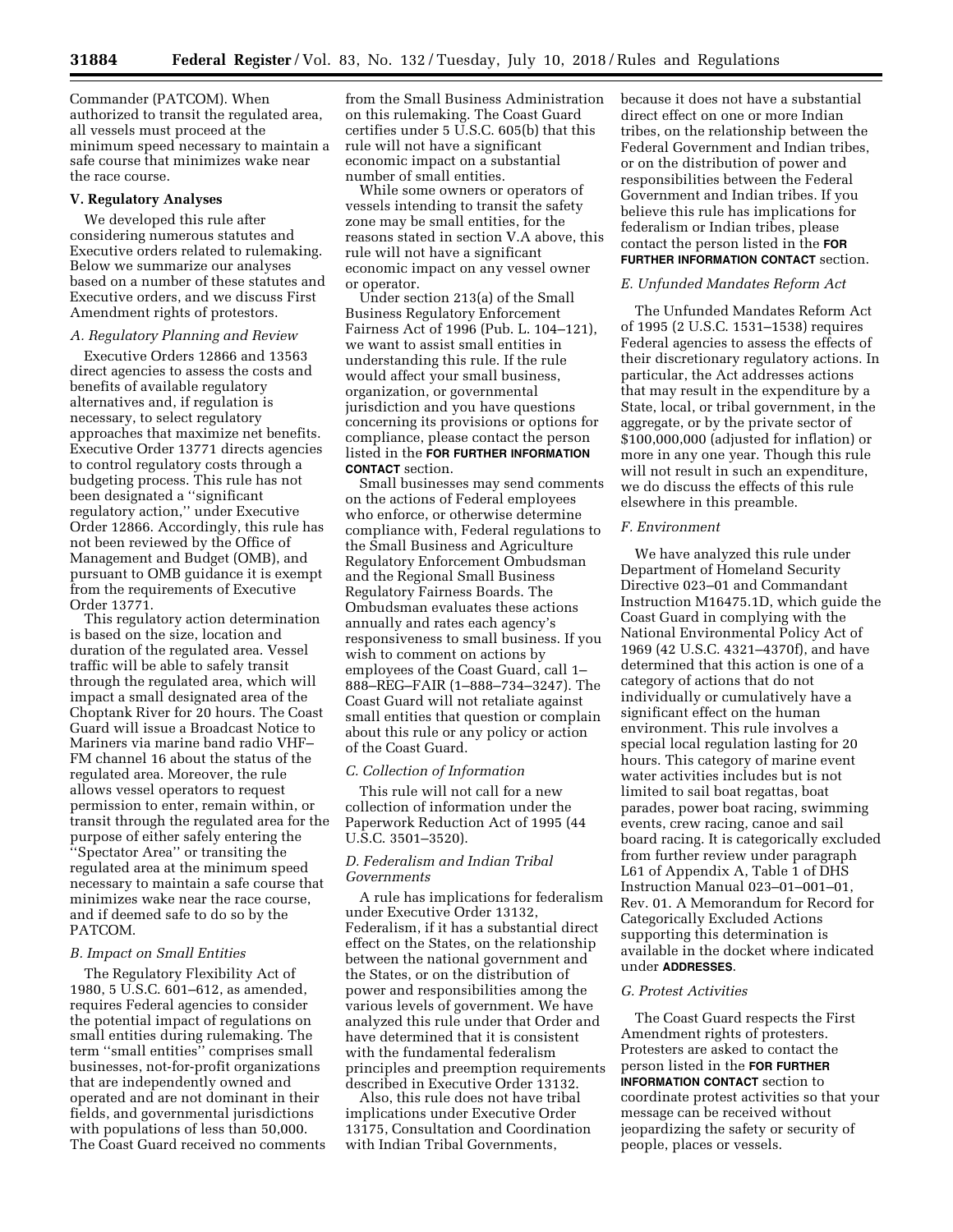#### **List of Subjects in 33 CFR Part 100**

Marine safety, Navigation (water), Reporting and recordkeeping requirements, Waterways.

For the reasons discussed in the preamble, the Coast Guard amends 33 CFR part 100 as follows:

# **PART 100—SAFETY OF LIFE ON NAVIGABLE WATERS**

■ 1. The authority citation for part 100 continues to read as follows:

**Authority:** 33 U.S.C. 1233; 33 CFR 1.05–1.

■ 2. Add § 100.501–T05–0178 to read as follows:

#### **§ 100.501–T05–0178 Special Local Regulation; Choptank River, Cambridge, MD.**

(a) *Definitions.* (1) *Captain of the Port Maryland-National Capital Region*  means the Commander, U.S. Coast Guard Sector Maryland-National Capital Region or a Coast Guard commissioned, warrant or petty officer who has been authorized by the Captain of the Port to act on his behalf.

(2) *Coast Guard Patrol Commander*  means a commissioned, warrant, or petty officer of the U.S. Coast Guard who has been designated by the Commander, Coast Guard Sector Maryland-National Capital Region.

(3) *Official Patrol* means any vessel assigned or approved by Commander, Coast Guard Sector Maryland-National Capital Region with a commissioned, warrant, or petty officer on board and displaying a Coast Guard ensign.

(4) *Spectator* means any person or vessel not registered with the event sponsor as a participant or an official patrol vessel.

(5) *Participant* means all persons and vessels registered with the event sponsor as participating in the Thunder on the Choptank event or otherwise designated by event sponsor as having a function tied to the event.

(b) *Regulated area.* All coordinates reference Datum NAD 1983.

(1) *Coordinates.* The following location is a regulated area: All navigable waters within the Choptank River and Hambrooks Bay bounded by a line connecting the following coordinates: Commencing at the shoreline at Long Wharf Park, Cambridge, MD, at position latitude 38°34′30″ N, longitude 076°04′16″ W; thence east to latitude 38°34′20″ N, longitude 076°03′46″ W; thence north across the Choptank River along the Senator Frederick C. Malkus, Jr. (US–50) Memorial Bridge, at mile 15.5, to latitude 38°35′30″ N, longitude 076°02′52″ W; thence west along the

shoreline to latitude 38°35′38″ N, longitude 076°03′09″ W; thence north and west along the shoreline to latitude 38°36′42″ N, longitude 076°04′15″ W; thence southwest across the Choptank River to latitude 38°35′31″ N, longitude 076°04′57″ W terminating at the Hambrooks Bay breakwall.

(2) *Race area.* Located within the waters of Hambrooks Bay and Choptank River, between Hambrooks Bar and Great Marsh Point, MD.

(3) *Buffer zone.* All waters within Hambrooks Bay and Choptank River (with the exception of the Race Area designated by the marine event sponsor) bound to the north by the breakwall and continuing along a line drawn from the east end of breakwall located at latitude 38°35′27.6″ N, longitude 076°04′50.1″ W, thence southeast to latitude 38°35′17.7″ N, longitude 076°04′29″ W, thence south to latitude 38°35′01″ N, longitude 076°04′29″ W, thence west to the shoreline at latitude 38°35′01″ N, longitude 076°04′41.3″ W.

(4) *Spectator area.* All waters of the Choptank River, eastward and outside of Hambrooks Bay breakwall, bounded by line that commences at latitude 38°35′27.6″ N, longitude 076°04′50.1″ W, thence northeast to latitude 38°35′30″ N, longitude 076°04′47″ W, thence southeast to latitude 38°35′23″ N, longitude 076°04′29″ W, thence southwest to latitude 38°35′19″ N, longitude 076°04′31″ W, thence northwest to and terminating at the point of origin.

(c) *Special local regulations.* (1) The Captain of the Port Maryland-National Capital Region or the Coast Guard Patrol Commander may forbid and control the movement of all vessels and persons, including event participants, in the regulated area. When hailed or signaled by an official patrol, a vessel or person in the regulated area shall immediately comply with the directions given. Failure to do so may result in expulsion from the area, citation for failure to comply, or both.

(2) The operator of any vessel in the regulated area shall:

(i) Stop the vessel immediately when directed to do so by any Official Patrol and then proceed only as directed.

(ii) All persons and vessels shall comply with the instructions of the Official Patrol.

(iii) When authorized to transit the regulated area, all vessels shall proceed at the minimum speed necessary to maintain a safe course that minimizes wake near the race course.

(3) The Coast Guard Patrol Commander may terminate the event, or the operation of any participant, at any

time it is deemed necessary for the protection of life or property.

(4) The Race Area is an area within the regulated area defined in paragraph (b)(2) of this section. The actual placement of the race course will be determined by the marine event sponsor but must be located within the designated boundaries of the Race Area. Only participants and official patrol vessels are allowed to enter the Race Area.

(5) The Buffer Zone is an area that surrounds the perimeter of the Race Area within the regulated area defined in paragraph (b)(3) of this section. The purpose of a Buffer Zone is to minimize potential collision conflicts with participants and spectators or nearby transiting vessels. This area provides separation between the Race Area and Spectator Area or other vessels that are operating in the vicinity of the regulated area defined in paragraph (b)(1) of this section. Only participants and official patrol vessels are allowed to enter the Buffer Zone.

(6) The Spectator Area is an area described by a line bounded by coordinates provided in latitude and longitude that outlines the boundary of a spectator area within the regulated area defined in paragraph (b)(4) of this section. All vessels within the Spectator Area shall be anchored or operate at a no-wake speed while transiting within the Spectator Area.

(7) The Coast Guard Patrol Commander and official patrol vessels enforcing this regulated area can be contacted on marine band radio VHF– FM channel 16 (156.8 MHz) and channel 22A (157.1 MHz). Persons and vessels desiring to transit, moor, or anchor within the regulated area must obtain authorization from Captain of the Port Maryland-National Capital Region or Coast Guard Patrol Commander. The Captain of the Port Maryland-National Capital Region can be contacted at telephone number 410–576–2693 or on Marine Band Radio, VHF–FM channel 16 (156.8 MHz). The Coast Guard Patrol Commander can be contacted on Marine Band Radio, VHF–FM channel 16 (156.8 MHz).

(8) The Coast Guard will publish a notice in the Fifth Coast Guard District Local Notice to Mariners and issue a marine information broadcast on VHF– FM marine band radio.

(d) *Enforcement.* The Coast Guard may be assisted with marine event patrol and enforcement of the regulated area by other Federal, State, and local agencies.

(e) *Enforcement periods.* This section will be enforced from 8:30 a.m. until 6:30 p.m. on July 28, 2018, and from